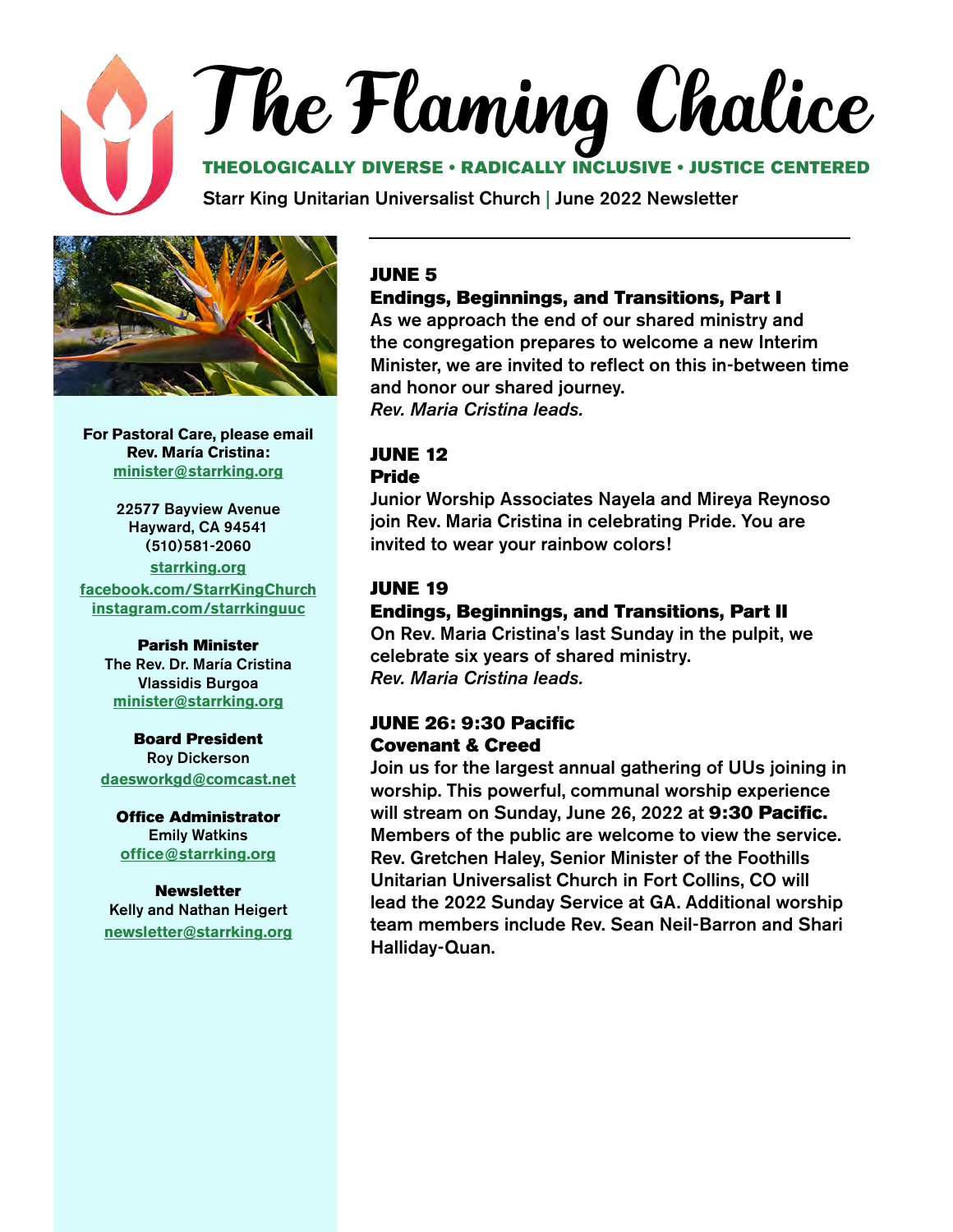#### WHAT'S INSIDE

- **3 Announcements**
- 4 **Peace and Justice Action Team**
- 6 **Announcements** 9 **SoUUlful Family Ministry**
- **Ongoing Activities and Birthdays**

## May Highlights

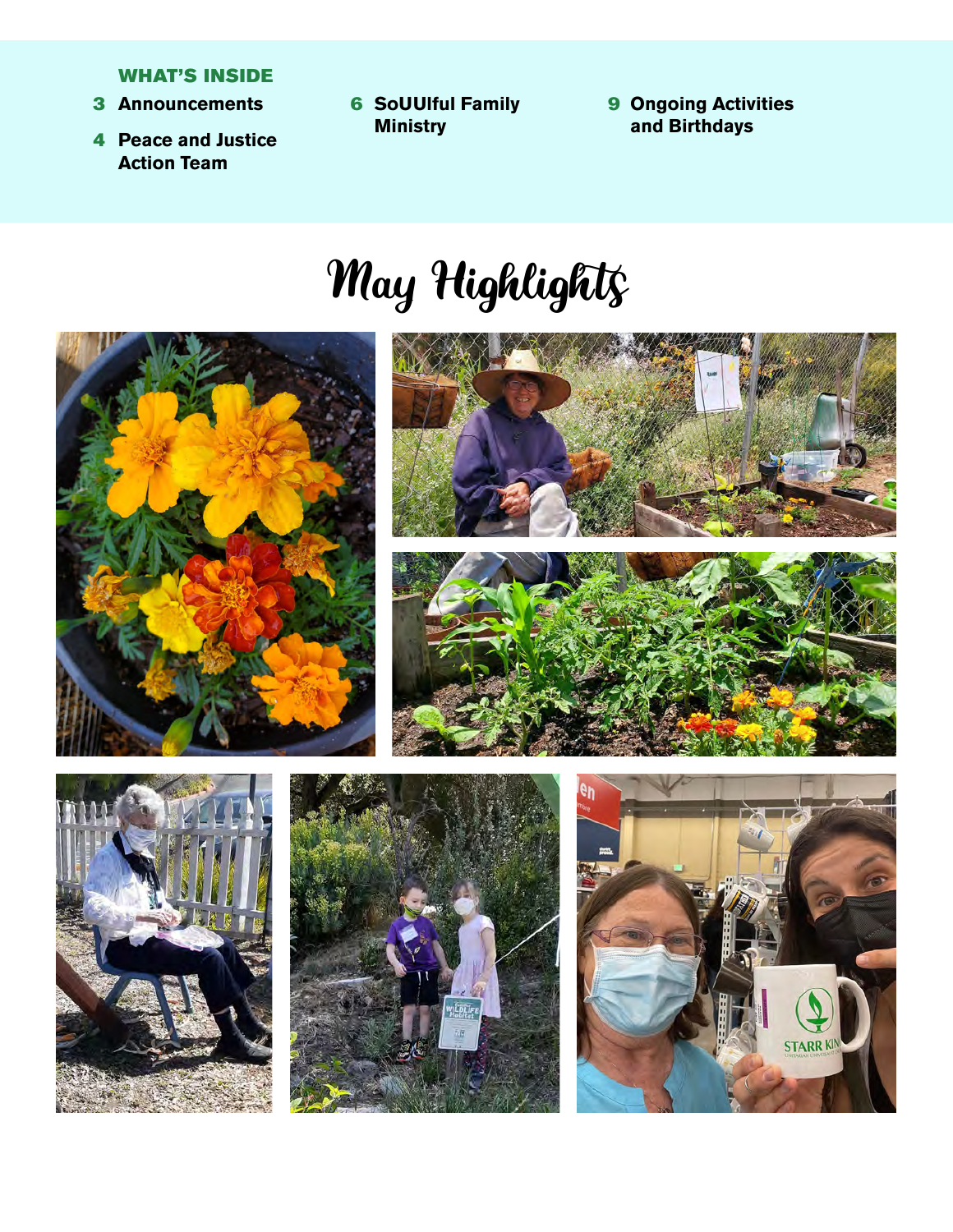

#### 25th Annual FESCO Shuffle

**June 11**

**Moreau Catholic High School**

Starr King has supported FESCO for many years. They keep local families together in times of homelessness and provide counseling, training, linkage to housing and employment opportunities, and alumni support. The annual Shuffle raises funds and awareness for their important work.

Contact Kathryn LaMar with any questions.



#### **YOU CAN MAKE A DIFFERENCE** AT THE 2022 FESCO SHUFFLE

**CAN YOU DONATE TODAY TO HELP HOMELESS KIDS LIKE LOUIE AT FESCOSHUFFLE.ORG ?** 

FESCO SHUFFLE WALK AND CLOSING CEREMONY JUNE 11, 2022

**Moreau Catholic High School** 27170 Mission Blvd, Hayward, CA 94541



Pets are not allowed at this event.

8:00- Registration opens- coffee and donuts 8:50- FESCO announcements 9:15-Opening ceremonies 10:00- Walk begins/ Band / Kid Zone open 10:30- Taiko Drummers 11:00- Lunch, raffle and prize giveaway 12:00- Final announcement and closing

Make sure to show your FESCO Shuffle spirit! We will recognize team with the most:

- Pictures with walkers - Pictures with pets
- Pictures submitted - Funds raised

Please send all submissions to Stephanie Miller @ smiller@fescofamilyshelter.org before May 31st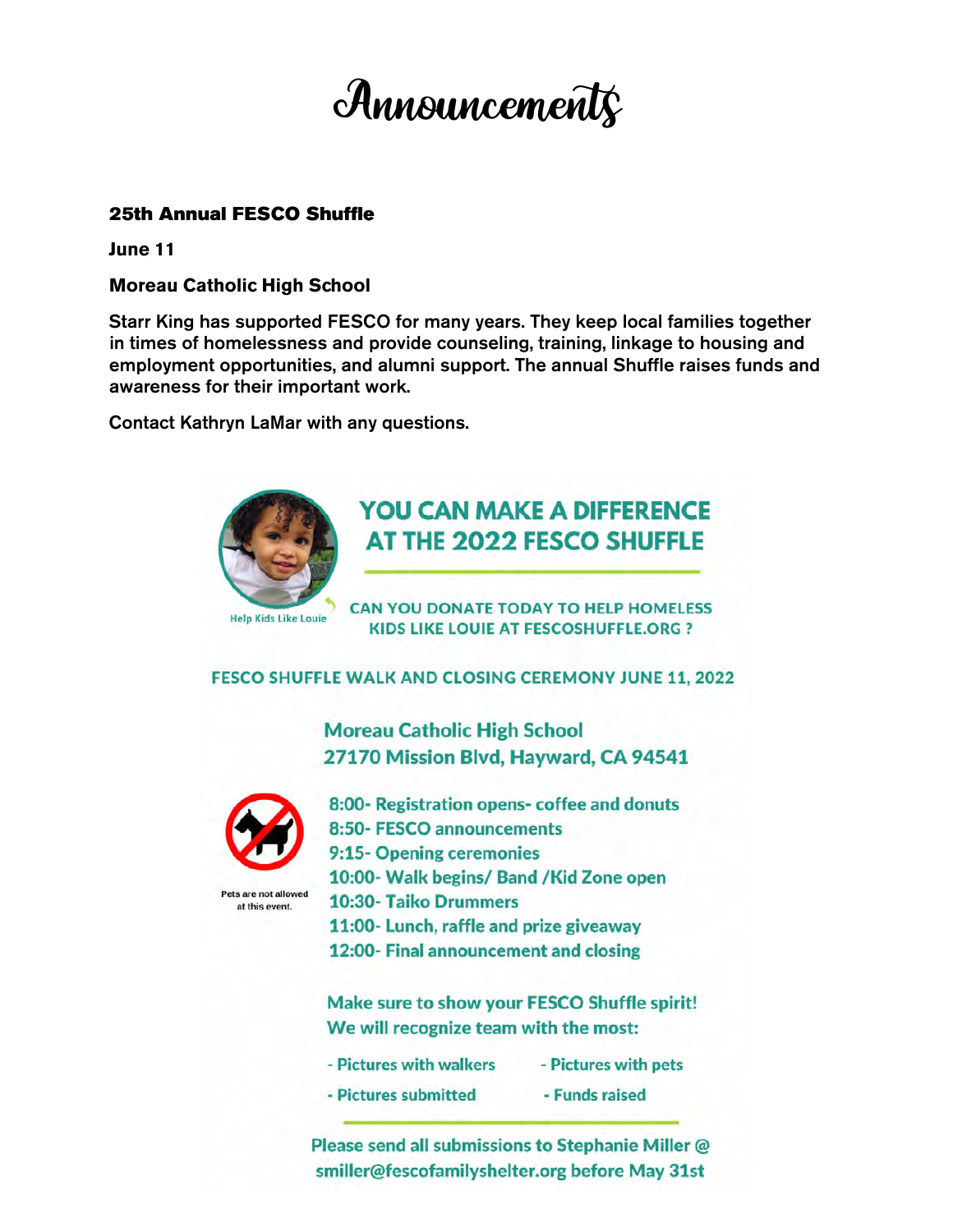## Peace and Justice Action Team

#### **Meeting Agenda: June 12, 2022 (Selected notes)**

**If possible, prior to the meeting please review this website regarding the updating of the City of Hayward's Climate Action Plan and General Plan:** 

*<https://haywardhousingandclimateupdate.com/>*

#### **I. Welcome All!**

#### **II. Chalice Lighting**

**III. Gratitudes:** MANY THANKS to Bob Britton for his efforts, passion, and coordination for the Justice in Our Jails Protest Vigil on May 24.

**IV. Guest:** Erik Pearson, City of Hayward, Environmental Services Manager, Public Works & Utilities Department

The City of Hayward is updating its Climate Action Plan and we're also creating a new Environmental Justice Element of our General Plan and is looking for input from members of our congregation.

Discussion with group input.

#### **Action Areas presented by Action Leads:**

- a. Updates
- b. Actions to consider (our committee; for the Congregation; and/or beyond our walls) and why
- c. Antiracism Aspect

#### **Climate Justice**

- a. Federal
- b. State: Update on state climate legislation; methane leaks in S. CA
- c. Who can meet with Assembly Member Bill Quirk?
- d. Local: Jennifer Koney will present her climate activism story and artwork
- e. The Castro Valley Library is hosting a panel discussion on climate activism

#### **Community Partnerships**

#### **Indigenous Solidarity**

**V. Other**

#### **VI. Reflections, gratitudes, and closing.**

Full agenda can be found here: *[https://docs.google.com/document/d/1xlait-lPBubM91NfV](https://docs.google.com/document/d/1xlait-lPBubM91NfVZgNBFgmQVvGdrPVbHiM5jqJjZk/edit?usp=sharing) [ZgNBFgmQVvGdrPVbHiM5jqJjZk/edit?usp=sharing](https://docs.google.com/document/d/1xlait-lPBubM91NfVZgNBFgmQVvGdrPVbHiM5jqJjZk/edit?usp=sharing)*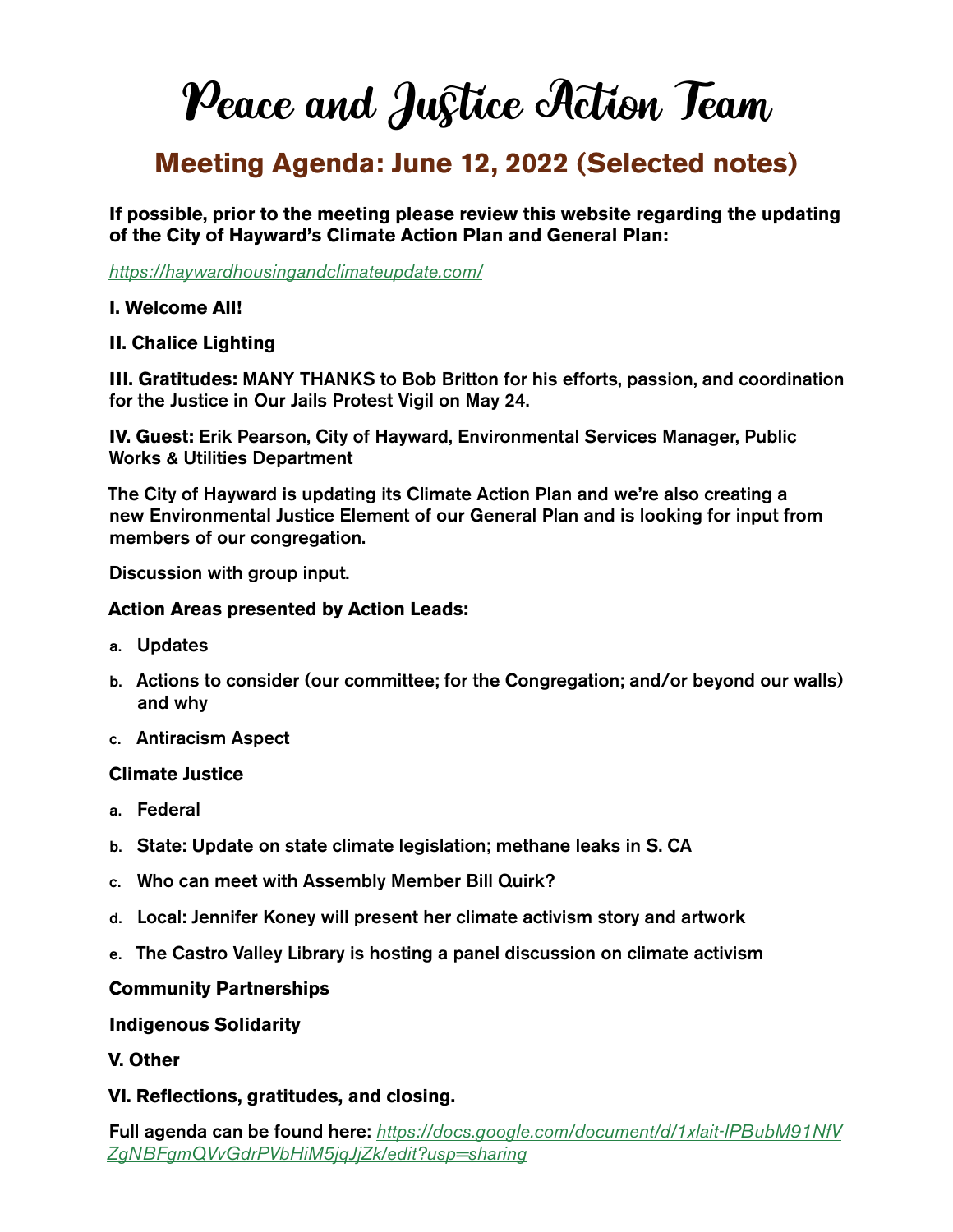Peace and Justice Action Team

#### PJAT MOVIE NIGHT

#### EARTH EMERGENCY

#### JUNE 10, 7-9PM VIA ZOOM

#### *[https://us02web.zoom.us/j/9796339783?pwd=ZmhFOTA1T0JRa3JvV0ZzZDVKd1VU](https://us02web.zoom.us/j/9796339783?pwd=ZmhFOTA1T0JRa3JvV0ZzZDVKd1VUUT09) [UT09](https://us02web.zoom.us/j/9796339783?pwd=ZmhFOTA1T0JRa3JvV0ZzZDVKd1VUUT09)*

This revealing film examines how human activity is setting off dangerous warming loops that are pushing the climate to a point of no return--and what we need to do to stop them. With captivating illustrations, stunning footage and interviews with leading climate scientists as well as support from Greta Thunberg. 'Earth Emergency' adds the missing piece of the climate puzzle.

PJAT will send a reminder email with the same link a few days before the movie night.

You can click [here](https://us02web.zoom.us/j/9796339783?pwd=ZmhFOTA1T0JRa3JvV0ZzZDVKd1VUUT09) to join the movie night at 7pm on Friday June 10th.

# EARTH EMERGE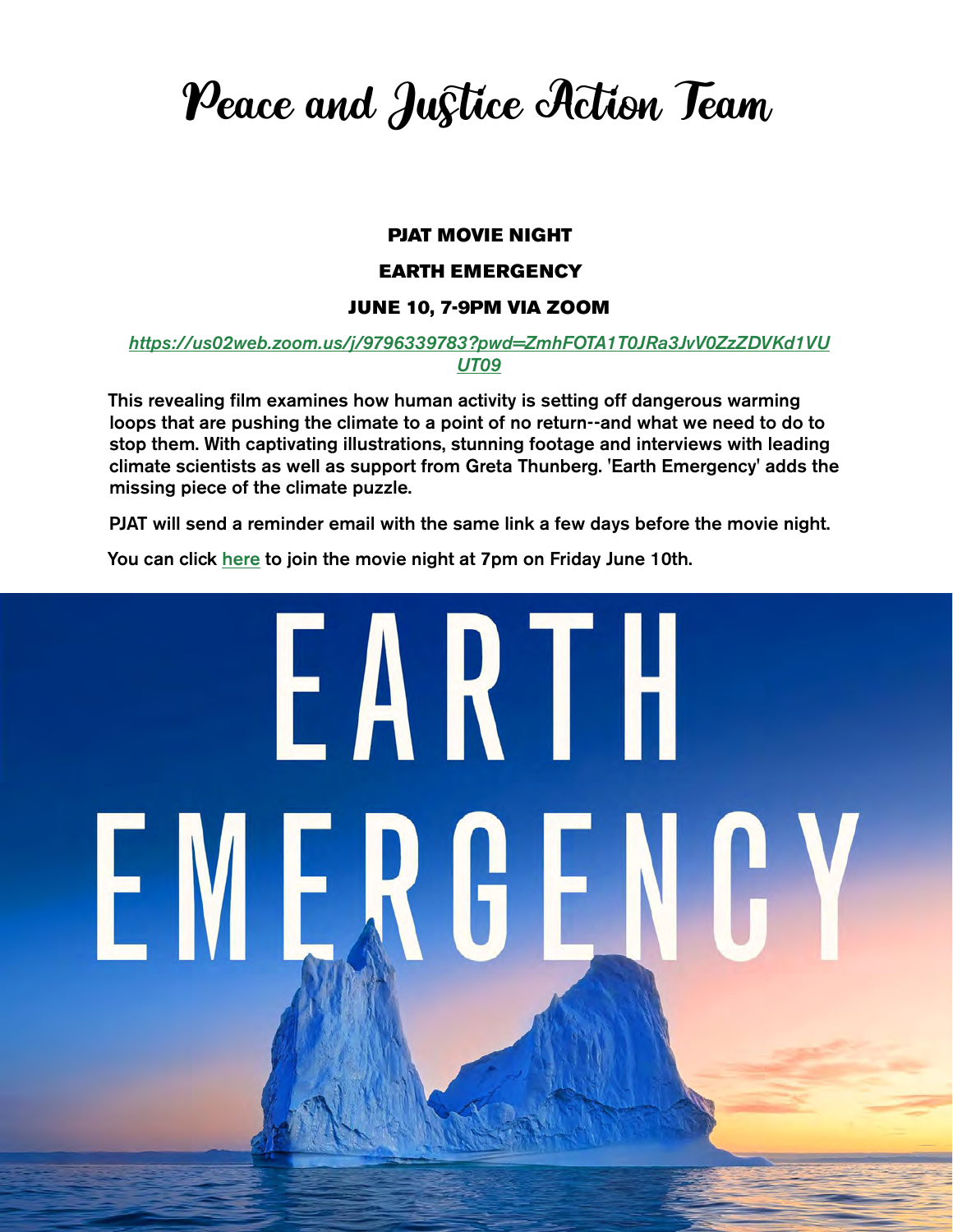## SoUUlful Family Ministry

#### **May Highlights**

#### Sharing thoughts…

#### **"What Just Happened Here?"**

I witnessed two young children understanding the process of honoring one another with dignity.

#### **Scenario…**

We were opening up our circle by chiming a musical instrument, the triangle. Ramona called out first, "My turn", but Olly was first to grab the instrument. Ramona told him several times that it was her turn first. She called it. He did not relinquish the triangle, his reasoning was he reached for it first, therefore it was his turn. Olly tried to chime the triangle. He was unsuccessful. He was holding it incorrectly and only got a muted sound. Ramona attempted couple of times to reach for it, but Olly pulled back and continued to be unsuccessful at chiming it.

Ramona then said, "if you let me have my turn I can show you how to ring it." Olly paused for a moment, thought, and handed the triangle over to her. Ramona held it by the string and chimed it. Afterwards, handed it back to Olly, where he had his turn and was able to do it! Both were happy.

What did we observe? Children learning to trust, respect one another, develop a compromise, create an agreement and problem solve where both benefited. Remarkable. It is also another example of how two people can have the same experience, have opposite opinions, both being right, and still work out a satisfying solution.

#### **Happy Heart Circle Time**

We spent this month exploring the importance of community and the value of creativity. Creativity is a product of a unique friendship between our brain and heart. We used that special "friendship", and created solutions to a problem.

The children were presented with a challenge while understanding the importance of community. The challenge was, a little bird was very thirsty and could not reach the water in the glass. The children were each given a rock and asked how can we, as a community,





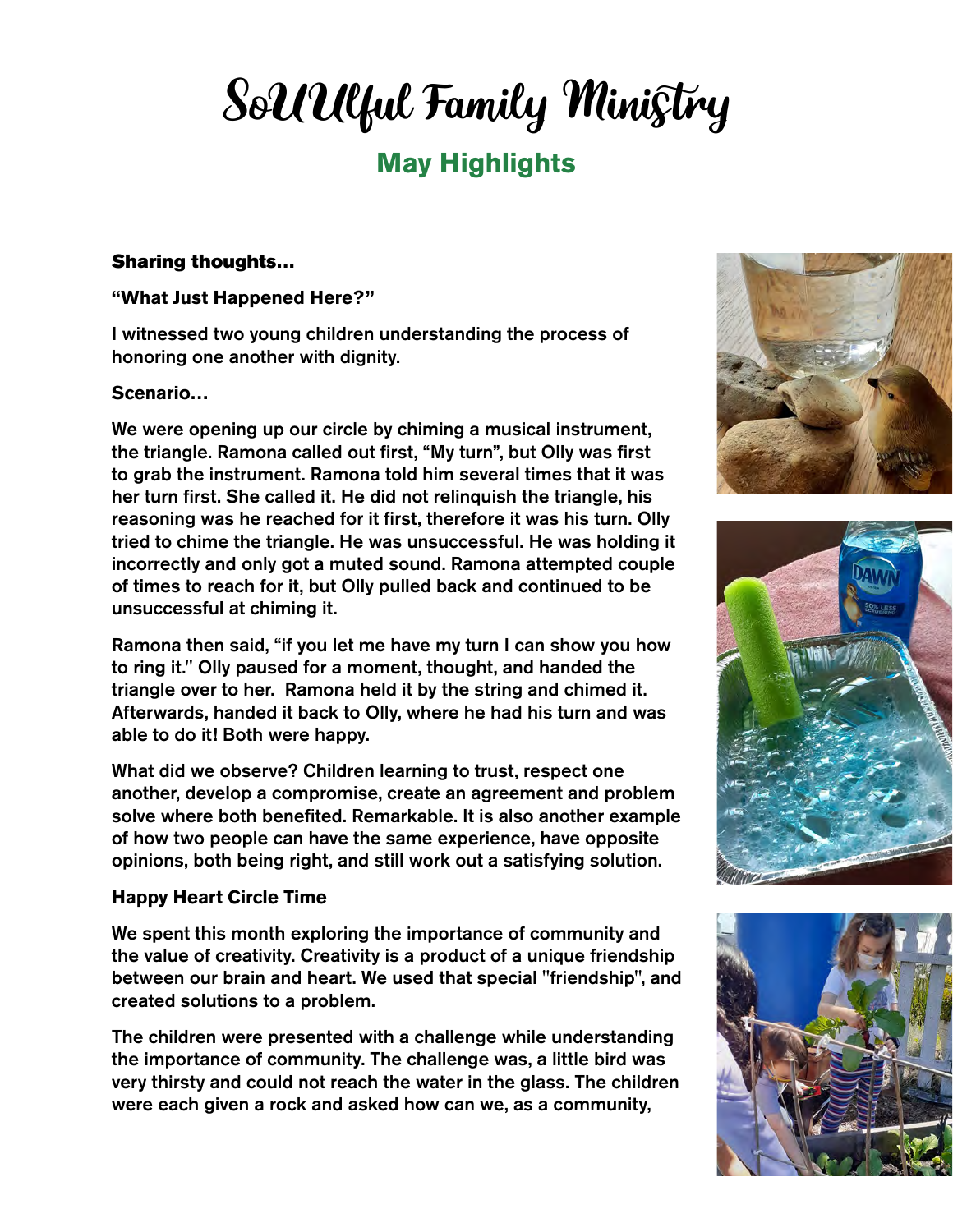## SoUUlful Family Ministry

#### **May Highlights (cont.)**

help the bird. They came up with several ideas, making a rock latter, a rock bridge, a rock slide and......Can you all think of the third?

Let's not forget our community pizza. We all contributed to it in one way or another. Best snack ever!!

#### **Family Project Time**

The projects supported the themes this month. Using their creativity, the children were given a handful of pipe cleaners and asked to use that "special friendship" and make something, (I did not provide a demo for this one. They were all on their own)

Another challenge was to get a styrofoam ball into the cup without using our hands. The children were given tools, two popsicle sticks, a pipe cleaner and tape. We came up with at least 3 different ways. For Mother's Day, renaming it to People Who Love Us Day, made art from our heart and finally we played Balloon Bongo, using paper plate paddles, ( representing community), keeping the balloon from falling to the ground.

We did a project representing how our hearts feel when we are a part of a loving community...bubbly

#### **Community Garden**

Our garden is growing and growing, just like our children. We harvest our first crop, radishes. I will admit, this was not a popular food for our snack. Thank goodness we had a back up of cheese and crackers, though the children did enjoy pulling the radishes out from the ground. Come, visit and eat a radish. LOL.

#### **Class Room Updates**

Our classroom is always evolving. We introduced sewing. The children made small "stuffies", (very small pillows) and draw sting bags. We are offering a free art space where the children can freely use available art supplies, different mediums and embrace the joy of creativity.



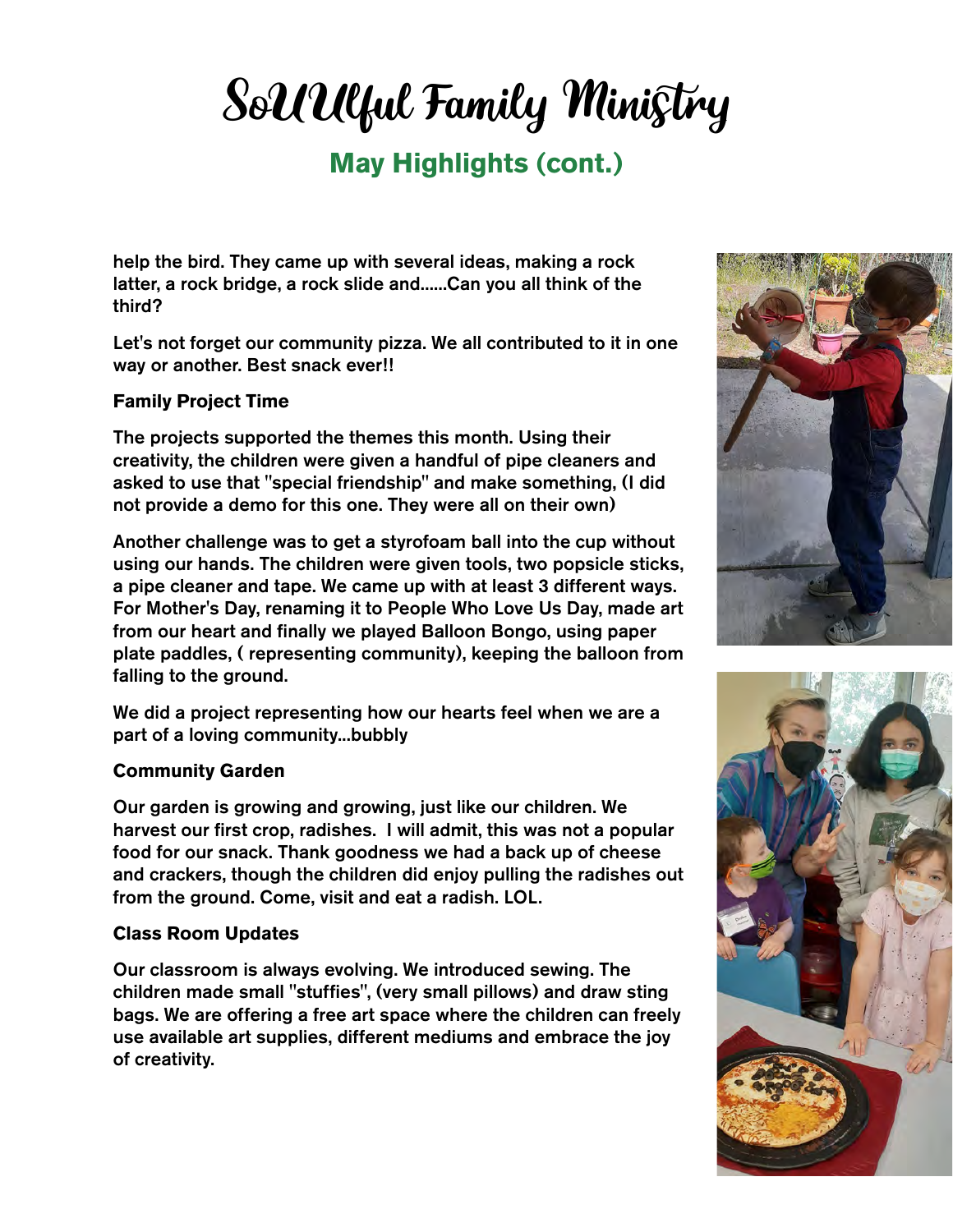SoUUlful Family Ministry

#### **May Highlights (cont.)**

#### **Gratitude**

I am so, so, so grateful for those who have shared their time with SoUULful Family Ministry. Lavon, Star King's Garden Group, Kelly H., Amy P. Donnie R. Laurie M., Diane M. and Lea C. Thank-you!!!!!